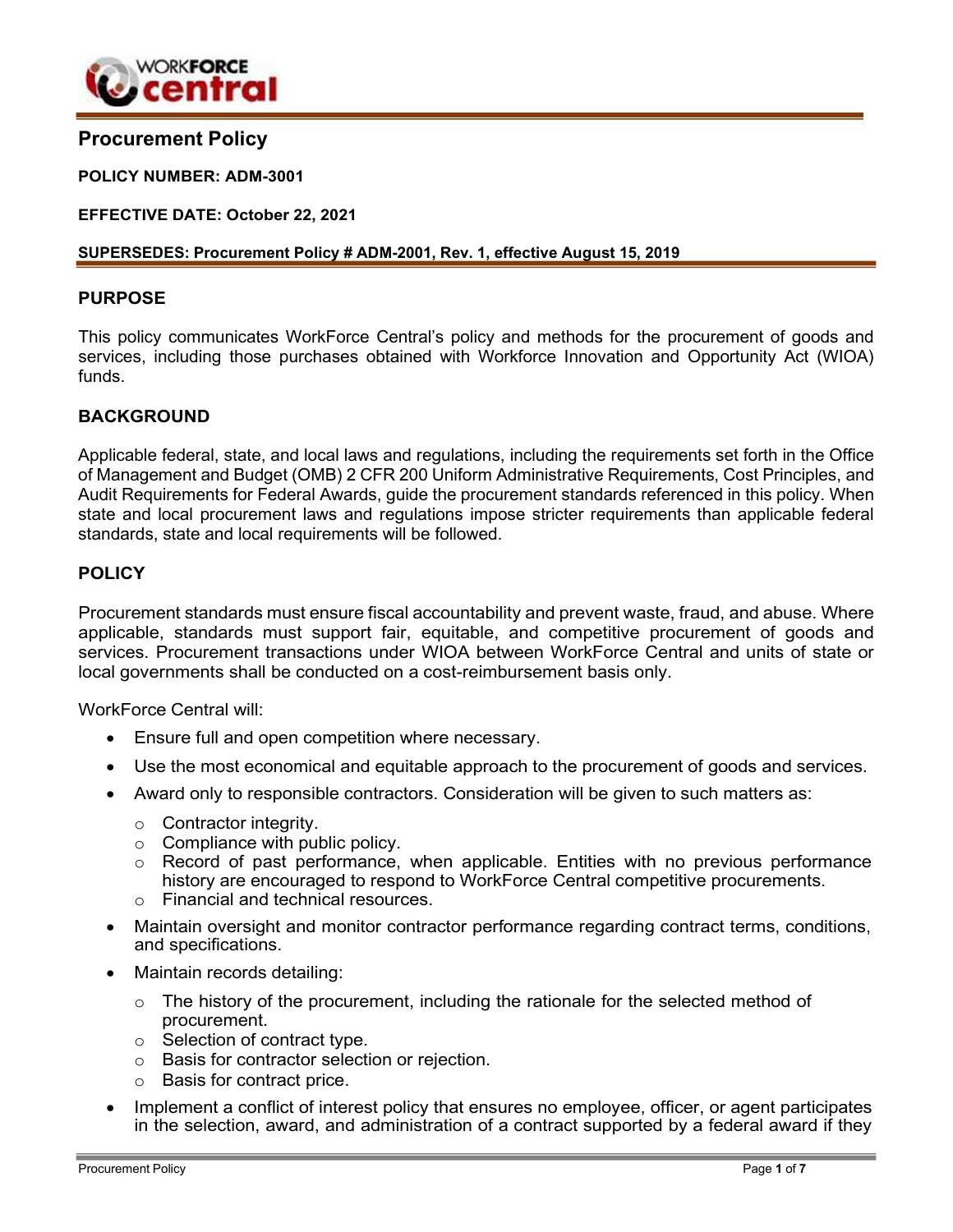have a real, perceived, or potential conflict of interest. Conflicts of interest must be disclosed in writing when known in advance or announced to the voting body, when applicable. The party must excuse themselves from any further discussion and/or vote on the matter in question. Violations of such standards are subject to disciplinary actions provided in WorkForce Central's Code of Conduct and Conflict of Interest Policy, located at [WorkForce Central's](https://workforce-central.org/about/policies/) [Policy Library.](https://workforce-central.org/about/policies/)

• Be responsible for the settlement of all contractual and administrative issues arising out of procurement.

# **A. Competition**

All procurement transactions must be conducted in a manner providing full and open competition consistent at a minimum with the standards provided in Section [200.319 of 2 CFR 200.](https://www.govinfo.gov/content/pkg/CFR-2014-title2-vol1/pdf/CFR-2014-title2-vol1-sec200-319.pdf) To ensure objective contractor performance and eliminate unfair competitive advantage, contractors that develop or draft specifications, requirements, statements of work or invitations for bids or requests for proposals must be excluded from competing for such procurements.

Except as may be required by state or local regulation, WorkForce Central procurement transactions will contain no requirements that unduly restrict competition as specified in [200.319](https://www.ecfr.gov/current/title-2/subtitle-A/chapter-II/part-200/subpart-D/subject-group-ECFR45ddd4419ad436d/section-200.319)

WorkForce Central procurement procedures will ensure that all solicitations:

- Incorporate a clear and accurate description of the technical requirements for the material, product, or service to be procured. Such description must not contain features which unduly restrict competition. Situations considered to be restrictive of competition include, but are not limited to:
	- $\circ$  Placing unreasonable requirements on organizations in order for them to qualify to do business
	- o Requiring unnecessary experience and excessive bonding
	- o Noncompetitive pricing practices between organizations or between affiliated companies
	- o Noncompetitive contracts to consultants that are on retainer contracts
	- o Organizational conflicts of interest
	- $\circ$  Specifying only a "brand name" product instead of allowing "an equal" product to be offered and describing the performance or other relevant requirements of the procurement
	- o Any arbitrary action in the procurement process
- Identify all requirements which the respondents must fulfill.
- Identify factors to be used in evaluating bids or proposals.

WorkForce Central will ensure that all prequalified lists of persons, organizations, or products which are used in acquiring goods and services are current and include enough qualified sources to ensure maximum open and free completion. WorkForce Central will not preclude potential respondents from qualifying during the solicitation period.

## **B. Methods of Procurement**

As a matter of policy, and to the extent consistent with applicable state and local regulations, WorkForce Central will use any of the following procurement methods:

- **a) Informal procurement methods:** Informal methods used for procurement of goods or services include:
	- **1. Micro-Purchases of \$1 up to \$10,000.** Purchase of supplies or services, the aggregate dollar amount does not exceed \$10,000. Micro-purchases may be made without soliciting quotations.
	- **2. Small Purchases of \$10,001 up to \$50,000.** The acquisition of goods or services, the aggregate dollar amount does not exceed \$50,000. A minimum of three (3) informal price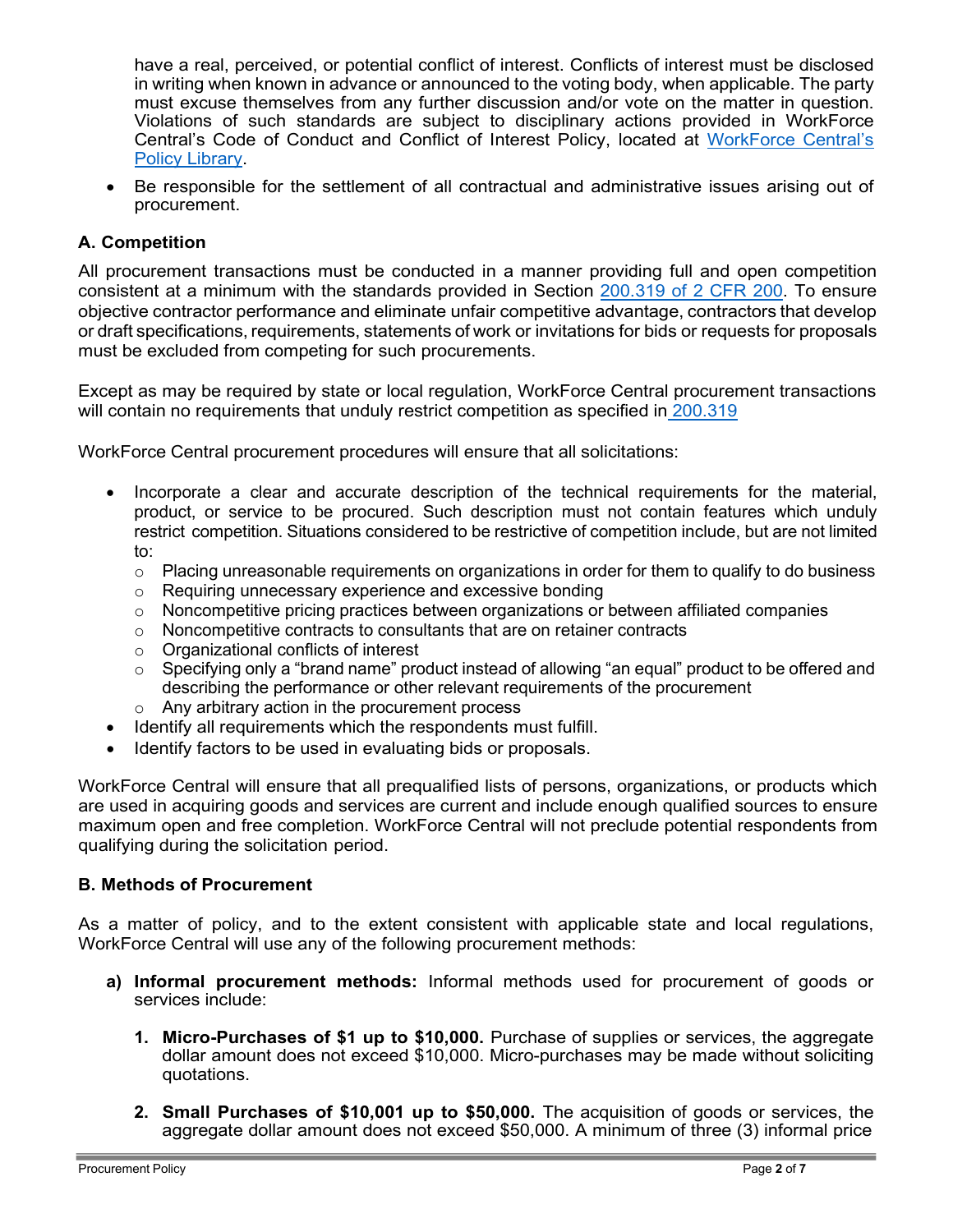or rate quotations obtained via internet search, email, phone call, or other documented avenue is required. If three (3) quotations are unavailable, documentation of due diligence in attempting to acquire the three (3) quotations is required.

- **b) Formal procurement methods for \$50,001 and above:** Formal procurement and cost and price analysis required. Methods for formal procurement of goods and services include:
	- **1. Sealed Bids** (formal advertising): Sealed bids are publicly solicited and a firm fixed price contract (lump sum or unit price) is awarded to the responsible respondent whose bid, conforming with all of the material terms and conditions of the invitation for bids, is the lowest price. The sealed bid method is the preferred method for procuring construction if the conditions in [200.320](https://www.govinfo.gov/content/pkg/CFR-2016-title2-vol1/pdf/CFR-2016-title2-vol1-sec200-320.pdf) apply.
	- **2. Proposals:** A procurement method in which either a fixed price or cost-reimbursement type contract is awarded. Proposals are generally used when conditions are not appropriate for the use of sealed bids. If this method is used, the following requirements apply:
		- $\circ$  Requests for Proposals (RFPs) must be publicized and identify all evaluation factors and their relative importance. Proposals must be solicited from an adequate number of qualified respondents. Any response to publicized requests for proposals must be considered to the maximum extent practical.
		- $\circ$  Evaluation criteria and method for selection will be included in the RFP.
		- $\circ$  Contracts must be awarded to the responsible respondent whose proposal is most advantageous to WorkForce Central and our community with price and other factors considered.
		- $\circ$  WorkForce Central may use competitive proposal procedures for qualifications-based procurement of architectural/engineering (A/E) professional services whereby respondents' qualifications are evaluated, and the most qualified respondent is selected, subject to negotiation of fair and reasonable compensation. The method, where price is not used as a selection factor, can only be used in procurement of A/E professional services. It cannot be used to purchase other types of services though A/E organizations are a potential source to perform the proposed effort.
- **c) Noncompetitive Procurement (Sole Source).** Sole source procurement may be used only when one or more of the following circumstances apply:
	- The item or service is available only from a single source.
	- The public exigency or emergency for the requirement will not permit a delay resulting from competitive solicitation.
	- The federal awarding agency or pass-through entity expressly authorizes noncompetitive procurement in response to a written request from the non-Federal entity.
	- After solicitation of a number of sources, competition is determined inadequate.

# **C. Cost and Price Analysis**

WorkForce Central must perform a cost or price analysis prior to receiving proposals in connection with any procurement, or contract modification, in excess of **\$50,000**. The method and degree of analysis is dependent on the facts surrounding the unique procurement situation.

WorkForce Central must negotiate profit as a separate element of the price for each contract in which there is no price competition and, in all cases, where cost analysis is performed. To establish a fair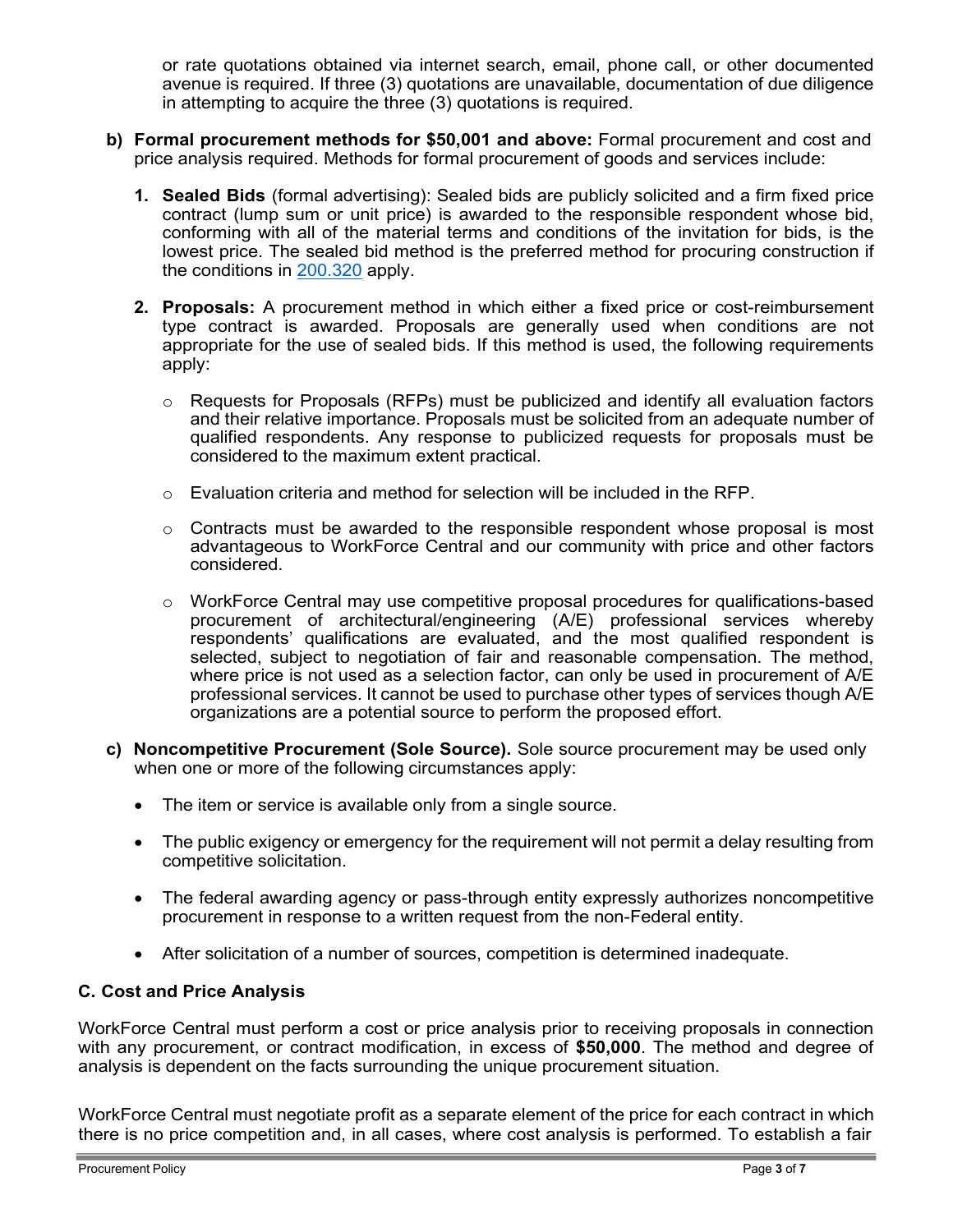and reasonable profit, consideration must be given to the complexity of the work to be performed, the risk borne by the contractor, the contractor's investment, the amount of subcontracting, the quality of its record of past performance, and industry profit rates in the surrounding geographical area for similar work.

Costs or prices based on estimated costs for contracts under a federal award are allowable only to the extent that costs incurred or cost estimates included in negotiated prices would be allowable for WorkForce Central under [Subpart E-Cost Principles of the Uniform Guidance.](https://www.ecfr.gov/cgi-bin/text-idx?node=2%3A1.1.2.2.1.5&rgn=div6) WorkForce Central may reference its own cost principles that comply with the federal cost principles.

The cost plus a percentage of cost and percentage of construction cost methods of contracting must not be used.

## **D. Suspension and Debarment**

WorkForce Central will utilize [SAM.gov](https://sam.gov/content/home) to ensure non-federal entities are not debarred, suspended, or otherwise excluded from or ineligible for participation in federal assistance programs or activities as required in Executive Orders 12549 and 12689, 2 CFR part 180.

## **E. Contracting with Small, Minority Businesses, Women's Businesses, and Labor Surplus Firms**

WorkForce Central will take necessary affirmative steps to ensure small, minority and women-owned businesses, and labor surplus firms are used when possible.

## **F. WIOA Program Procurement Requirements**

WorkForce Central must make documentation available to authorized federal, state, or pass-through representatives upon request that demonstrates:

- The procurement processes used to select one-stop operators and service providers.
- How the procurement processes were followed, including selection criteria by which proposals were scored, when applicable.

Whenever possible and where required, all contracts will include performance requirements defined in measurable terms.

## **G. Procurement of WIOA One-Stop Operators**

One-stop operators must be designated and certified through a competitive procurement process. The competitive process used by WorkForce Central to procure one-stop operators must be conducted at least every four (4) years and follow the principles of competitive procurement set forth in Uniform Administrative Guidance at 2 CFR [200.318](https://www.govinfo.gov/content/pkg/CFR-2017-title2-vol1/pdf/CFR-2017-title2-vol1-sec200-318.pdf) -[.326.](https://www.govinfo.gov/content/pkg/CFR-2017-title2-vol1/pdf/CFR-2017-title2-vol1-sec200-326.pdf)

Sole source procurement for one-stop operators can be exercised as per local policies only if it complies with federal procurement regulations at 2 CFR 200.320 and 20 CFR 678.610 and federal guidance in [TEGL 15-16.](https://wdr.doleta.gov/directives/attach/TEGL/TEGL_15-16.pdf) WorkForce Central must be able to demonstrate they conducted sufficient research and outreach to justify using sole source procurement of one-stop operators. Evidence of publishing solicitations does not, by itself, sufficiently document the justification for sole source procurement. WorkForce Central must also document the solicitation was publicized in a manner providing for full and open competition. The Department of Labor (DOL) interprets WIOA sunshine provisions at Sections 101(g) and 107(e) as requiring WorkForce Central to present documentation and justification of their decision to use sole source procurement for one-stop operators at Workforce Development Council (WDC) meetings to provide transparency and possibly attract additional respondents for the next competition.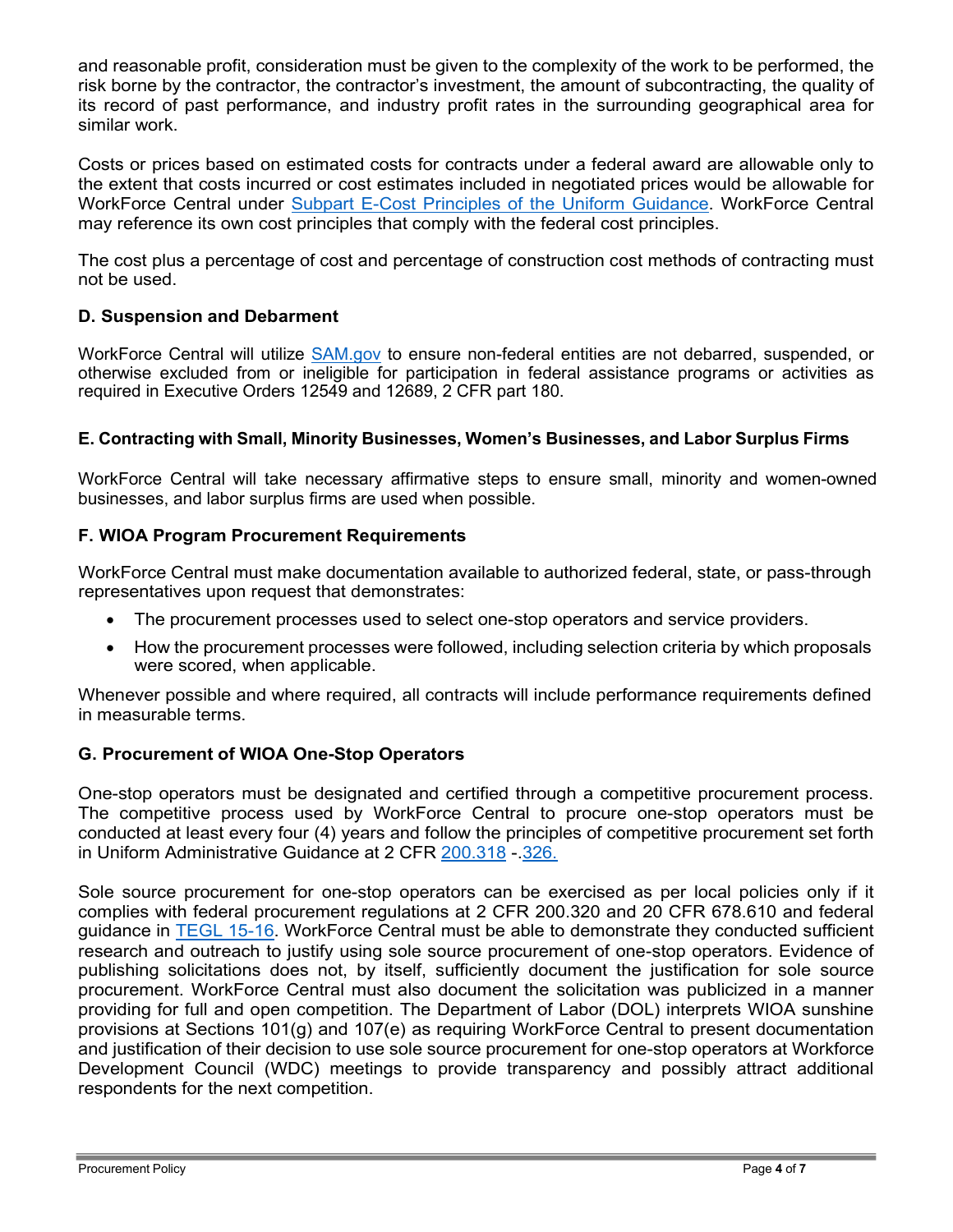WorkForce Central must document, in writing, that they made the Pierce County Workforce Development Council (WDC) members and the public aware of the competitive process to be used to procure one-stop operators. That includes providing at least 30-day public notice through media where prospective local, state, and national respondents typically identify such opportunities. Solicitations must include the selection criteria to be used in the process and must be maintained as part of the documentation.

WorkForce Central may serve as the local one-stop operator if they:

- Are determined to be the successful respondent in a solicitation that conforms to the principles of competitive procurement set forth in Uniform Administrative Guidance at 2 CFR 200.318 - 200.326 and is administered by a fair and impartial third party. The Washington State Workforce Training & Education Coordinating Board (WTECB) and WorkForce Central may work together to establish a list of pre-qualified impartial third parties for this role.
- Establish and follow conflict of interest policies and procedures that identify appropriate internal controls approved by the Governor. Internal controls include the requirement that the solicitation and scoring process be managed by the fair and impartial third party and that WorkForce Central staff do not develop the solicitation for proposals, facilitate the scoring process, or score proposals.
- Submit a Washington State "Request for Waiver to Serve as One-Stop Operator" form to the WTECB and receive approval.

## **H. Procurement of WIOA Youth (Young Adult) Service Providers**

WorkForce Central must:

- Select eligible providers of WIOA youth services through a competitive procurement process. Sole source procurement is allowed only when it complies with federal procurement regulations and the sole source procurement requirements outlined in this policy.
- Include the selection criteria to be used in the solicitation, which must be maintained as documentation of the selection process.
- Have written, documented evidence that they made the Pierce County WDC members and the public aware of the competitive process to be used to identify and select youth service providers. This includes providing at least 30-day public notice through media where prospective local, state, and national respondents typically identify such opportunities.
- Establish local policies and procedures to assess the ability of WIOA youth service providers to meet federal WIOA common performance accountability measures based on the primary federal indicators of performance for the WIOA youth program.

WorkForce Central may serve as a local WIOA youth service provider if they:

- Are determined to be the successful respondent in a solicitation that conforms to the principles of competitive procurement set forth in Uniform Administrative Guidance at 2 CFR 200.318 - 200.326 and is administered by a fair and impartial third party. The WTECB and WorkForce Central may work together to establish a list of pre-qualified impartial third parties for this role.
- Establish and follow approved internal controls and conflict of interest policies. Internal controls include the requirement that the solicitation and scoring process be managed by the fair and impartial third party and that WorkForce Central staff do not develop the solicitation for proposals, facilitate the scoring process, or score proposals.
- Submit a Washington State "Request for Approval to Provide WIOA Youth Design Framework Services" from to the WTECB and receive approval.

## **I. Procurement of WIOA Adult and Dislocated Worker Training Services**

WorkForce Central must: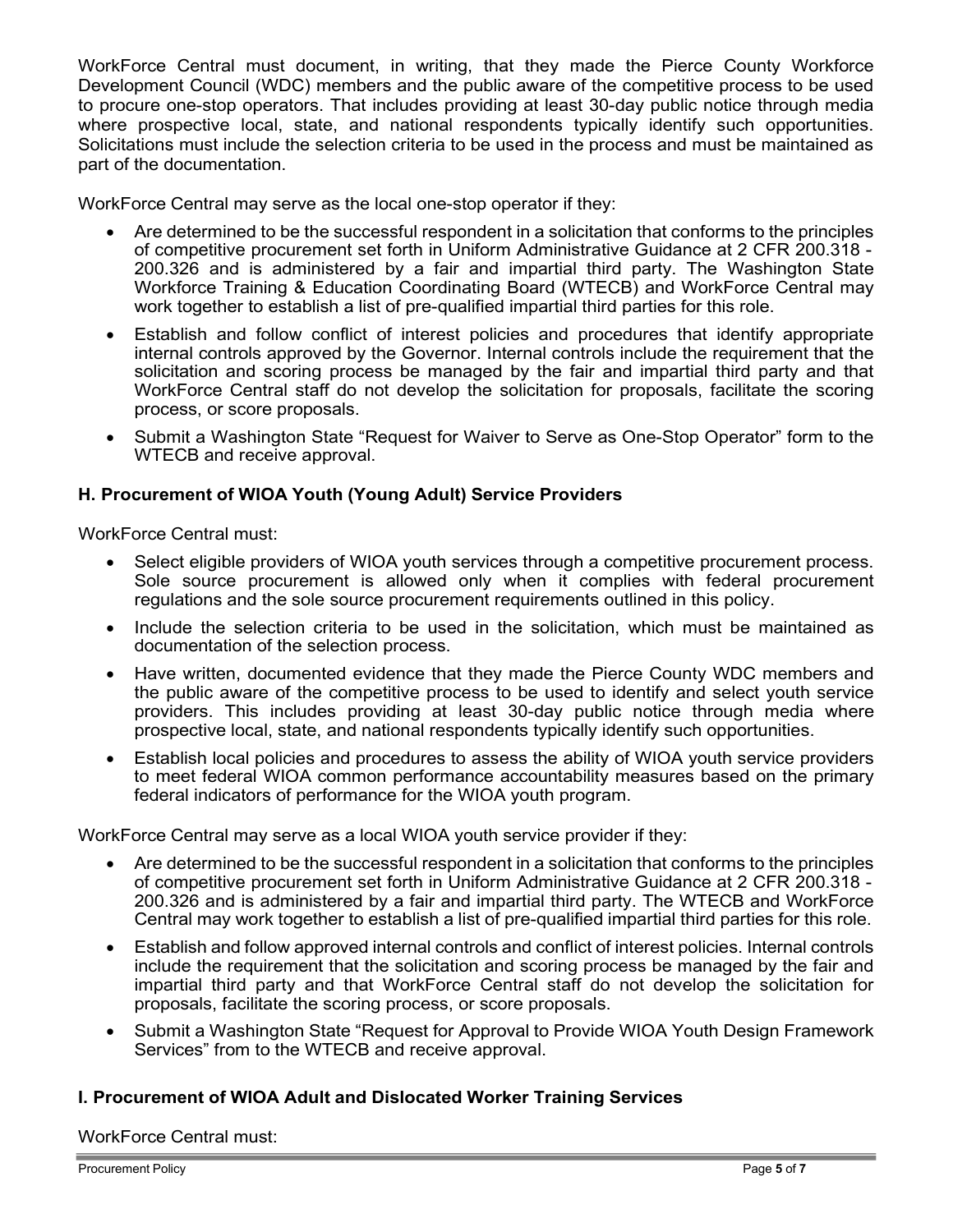- Select providers of WIOA adult and dislocated worker training services through a competitive procurement process. Sole source procurement is allowed only when it complies with federal procurement regulations and the sole source procurement requirements outlined in this policy.
- Include the selection criteria to be used in the solicitation, which must be maintained as documentation of the selection process.
- Have written, documented evidence that they made the Pierce County WDC members and the public aware of the competitive process to be used to identify and select adult and dislocated worker training service providers. This includes providing at least 30-day public notice through media where prospective local, state, and national respondents typically identify such opportunities.

WorkForce Central may serve as a local WIOA adult and dislocated worker training services provider if they:

- Are determined to be the successful respondent in a solicitation that conforms to the principles of competitive procurement set forth in Uniform Administrative Guidance at 2 CFR 200.318 - 200.326 and is administered by a fair and impartial third party. The WTECB and WorkForce Central may work together to establish a list of pre-qualified impartial third parties for this role.
- Establish and follow approved internal control and conflict of interest policies. Internal controls include the requirement that the solicitation and scoring process be managed by the fair and impartial third party and that WorkForce Central staff do not develop the solicitation for proposals, facilitate the scoring process, or score proposals.
- Submit the Washington State "Request for Waiver to Provide WIOA Adult and/or Dislocated Worker Training Services" form to the WTECB and is granted a waiver by the Governor, based on satisfactory and demonstrable evidence that:
	- $\circ$  WorkForce Central determined that there were an insufficient number of eligible providers with the expertise in serving adults and dislocated workers to meet local demand. WorkForce Central must have come to this determination after having either received no response to a Request for Qualifications (RFQ) or Request for Interest (RFI) or received no response to a Request for Proposal (RFP), or conducted a competitive procurement in which no bidders met the minimum criteria.
	- $\circ$  WorkForce Central meets the requirements of an eligible training provider under WIOA Section 122.
	- $\circ$  WorkForce Central's proposed training services prepare participants for in-demand industry sectors or occupations in the local area.
	- $\circ$  WorkForce Central subjected its waiver determination and request to a minimum 30day public comment period and included all comments received in the final waiver request.

## **J. Procurement of Career Services**

WorkForce Central may select providers of career services through a competitive procurement process, although WIOA does not require this. Allowable forms of procurement include sealed bid, competitive proposals, and sole source. When a competitive procurement process is not used in the selection of a subrecipient for a subaward, it must be guided by:

- Documented internal controls, including written procedures for employee conduct and conflict of interest provisions.
- The service provider's track record, considering past record of performance, cost principles, record of compliance, and audit and monitoring results.

WorkForce Central may provide basic and individualized career services by agreement of the local Chief Elected Official and the Governor. WorkForce Central must submit a Washington State